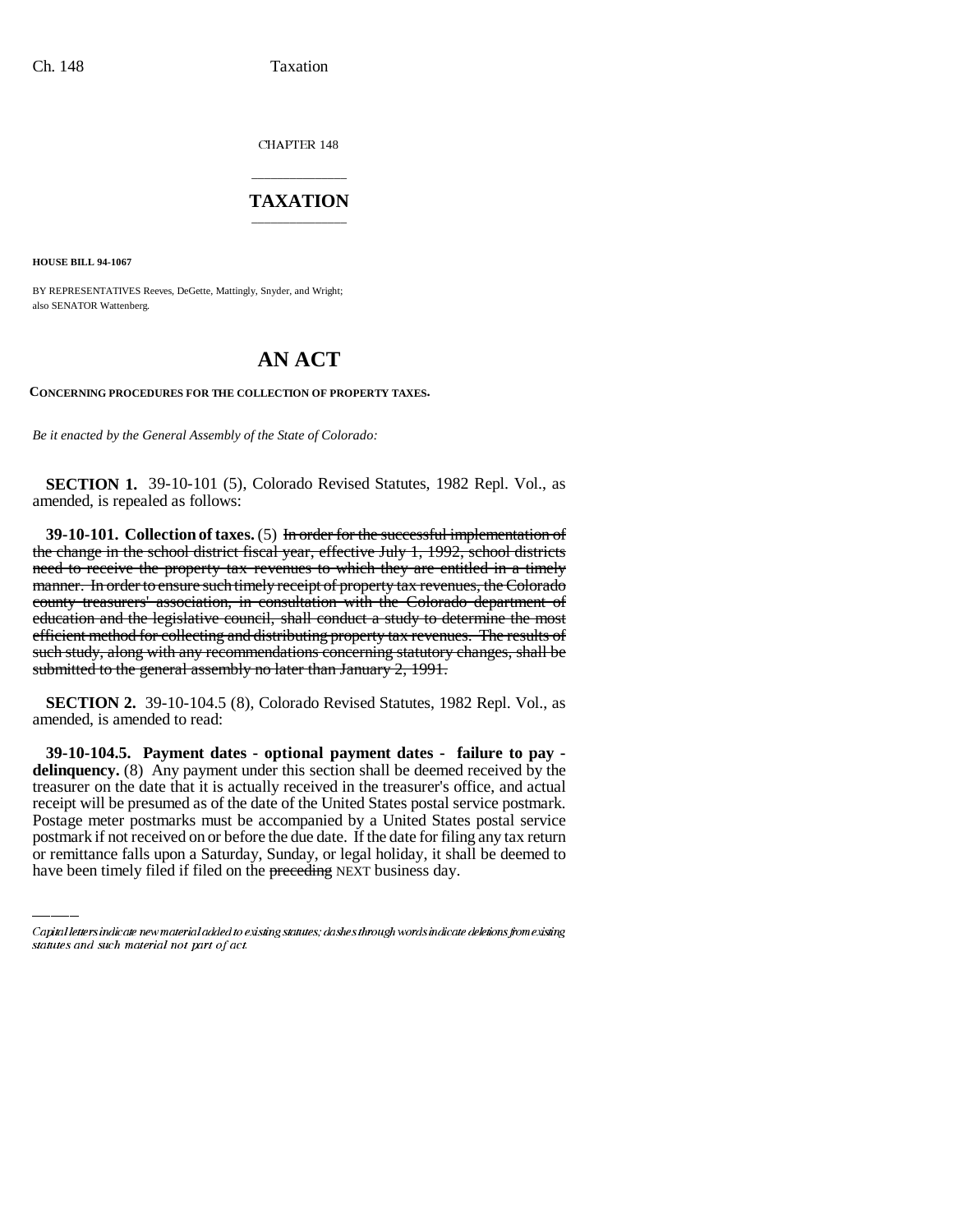**SECTION 3.** 39-10-105 (1) and (2), Colorado Revised Statutes, 1982 Repl. Vol., as amended, are amended to read:

**39-10-105. Receipt for taxes.** (1) UPON REQUEST OF AN INDIVIDUAL TAXPAYER OR THE TAXPAYER'S AGENT, the treasurer shall issue and upon request of an individual taxpayer or his agent, shall mail, IF ADDITIONALLY REQUESTED, a receipt for each payment of taxes received, which shall state the amount of taxes paid and any delinquent interest thereon, the year or portion thereof for which such taxes apply, the property upon which such taxes are paid, the valuation for assessment of such property, and a notation of any taxes levied thereon for prior years which are unpaid and delinquent. A copy of the statement specified in section 39-10-103, when stamped "paid" by the treasurer, shall suffice for such receipt. The apportionment of the total tax levy may be printed or stamped on the reverse side of each tax receipt issued or may be separately furnished to the taxpayer. The mortgagee or beneficiary of a deed of trust is not required to retain a tax receipt for the property which is the subject of the mortgage or the deed of trust.

(2) The treasurer shall retain in  $\frac{1}{n+1}$  THE office as part of the records thereof a copy of every receipt issued by him THE TREASURER for taxes paid, which copies shall be recorded or filed in the order of issuance. The original tax receipt, or a copy thereof, or a copy of any entry in his THE TREASURER'S records concerning the same shall, when certified by the treasurer or his THE TREASURER's deputy, be received in all places as prima facie evidence of payments of the taxes. therein set forth. FOR PURPOSES OF THIS SECTION, "COPY" MEANS A REPRODUCTION OF THE ORIGINAL BY ANY MEANS, INCLUDING, BUT NOT LIMITED TO, A PHOTOGRAPH, A MICROFILM OR OPTICAL IMAGING RECORD, A COMPUTER DISK IMAGE, OR ANY OTHER MEANS OF RECORD RETENTION CHOSEN BY THE TREASURER.

**SECTION 4.** 39-10-109 (2) (a), Colorado Revised Statutes, 1982 Repl. Vol., as amended, is amended to read:

**39-10-109. Delinquent tax list - notice.** (2) (a) As soon as practicable after the **fifteenth day of June 15, the treasurer shall prepare a list of all persons delinquent in** the payment of taxes on personal property and shall notify each such person by mail OF THE AMOUNT OF DELINQUENT PERSONAL PROPERTY TAXES AND DELINQUENT INTEREST DUE AND OWING THEREON TO AND INCLUDING THE LAST DAY OF THE MONTH IN WHICH SUCH NOTICE IS MAILED. SUCH NOTICE SHALL ALSO STATE that, unless payment of the amount of such unpaid personal property taxes and delinquent interest thereon to and including the last day of ARE PAID BY August 31, is paid by that date, publication of such delinquency will be made during the month of September.

**SECTION 5.** 39-10-111 (4), Colorado Revised Statutes, 1982 Repl. Vol., is amended to read:

**39-10-111. Distraint, sale of personal property - redemption of mobile home.** (4) The time fixed for the sale shall be not more than ten days from the date  $\sigma$  f the first notice IS FIRST PUBLISHED, but the sale may be adjourned from time to time if there are no bidders or if the treasurer deems such adjournment advisable for any reason, but in no event shall the sale be postponed for more than thirty days from the date of the first notice IS FIRST PUBLISHED.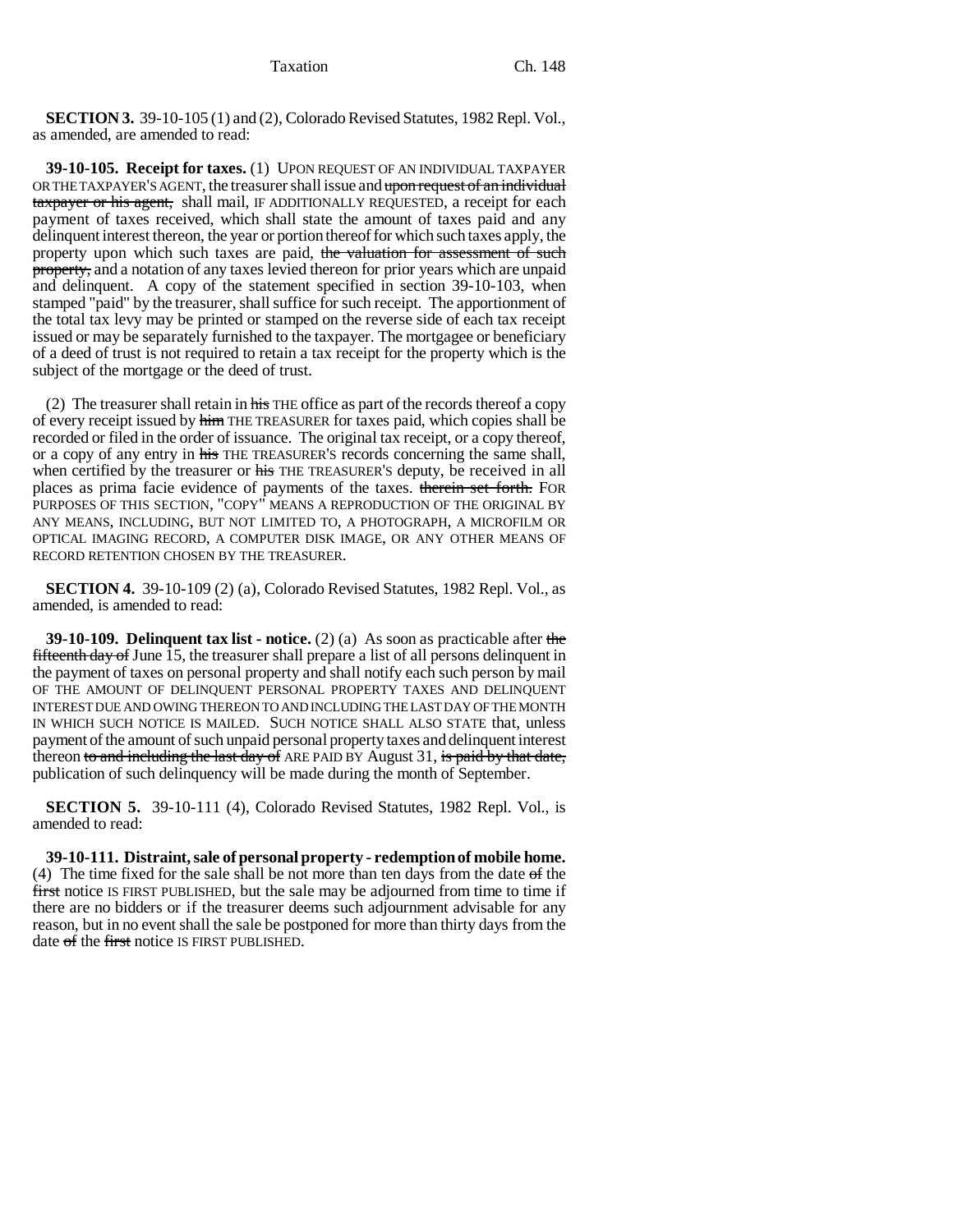**SECTION 6.** 39-10-112, Colorado Revised Statutes, 1982 Repl. Vol., as amended, is amended to read:

**39-10-112.** Action to collect unpaid taxes. (1) (a)  $\oplus$  If the treasurer is unable to locate personal property upon which taxes have been levied in order to collect such taxes through distraint, seizure, and sale or if any such personal property has been removed from his THE TREASURER'S county, the treasurer may ENTER INTO A CONTRACT TO EMPLOY THE SERVICES OF ANY COLLECTION AGENCY, WHICH IS DULY LICENSED PURSUANT TO SECTION 12-14-119 OR 12-14-120,C.R.S., TO COLLECT SUCH TAXES AND ANY DELINQUENT INTEREST THEREON THAT ARE DUE AND UNPAID.

(A) Enter into a contract to employ the services of any collection agency, which is duly licensed pursuant to section 12-14-119 or 12-14-120, C.R.S., to collect such taxes and any delinquent interest thereon that are due and unpaid; or

(B) Sue the owner of such personal property in any court in his county having jurisdiction.

(H) (b) Any contract entered into pursuant to sub-subparagraph (A) of subparagraph  $(I)$  of this paragraph (a) OF THIS SUBSECTION  $(I)$  shall be awarded by competitive bid, but the treasurer may reject any or all bids or parts of bids. The fees of the collection agency shall be paid by the treasurer from the moneys recovered by the collection agency, but in no event shall the fees paid to the collection agency exceed one-third of the amount recovered. No provision of this paragraph  $(a)$  shall be construed as relieving the treasurer of the duties of the office of county treasurer.

 $\left(\frac{b}{c}\right)$  (2) In addition to the provisions of paragraph (a) of this subsection (1) OF THIS SECTION, if for any reason the treasurer deems court action advisable, the treasurer may sue the owner of such personal property in any court in the treasurer's county having jurisdiction.

 $(2)$  (3) Upon the trial of such court action brought pursuant to sub-subparagraph (B) of subparagraph (I) of paragraph (a) or paragraph (b) of subsection (1) of SUBSECTION (2) OF this section, a certificate from the treasurer, reciting the amount of such taxes and any delinquent interest thereon and that the same has not been paid, shall be prima facie evidence that the amount claimed is due and unpaid, and judgment shall be given for the amount thereof, together with all costs, and execution shall issue as in other cases. Whenever the treasurer sues in court, the county attorney shall perform all legal work involved IF REQUESTED BY THE TREASURER, and the costs of the action shall be paid by the county.

(4) NOTHING IN THIS SECTION SHALL BE CONSTRUED AS RELIEVING THE TREASURER OF THE DUTIES OF THE OFFICE OF COUNTY TREASURER.

**SECTION 7.** 39-11-101, Colorado Revised Statutes, 1982 Repl. Vol., as amended, is amended to read:

**39-11-101. Notice to delinquent owner.** Except as otherwise provided in section 39-2-117 (1) (a), the treasurer, no later than September 1 of each year, shall notify by mail, at his THE PERSON'S last-known address, each person by whom taxes for the previous year are known to be due and unpaid of the amount of his THE PERSON'S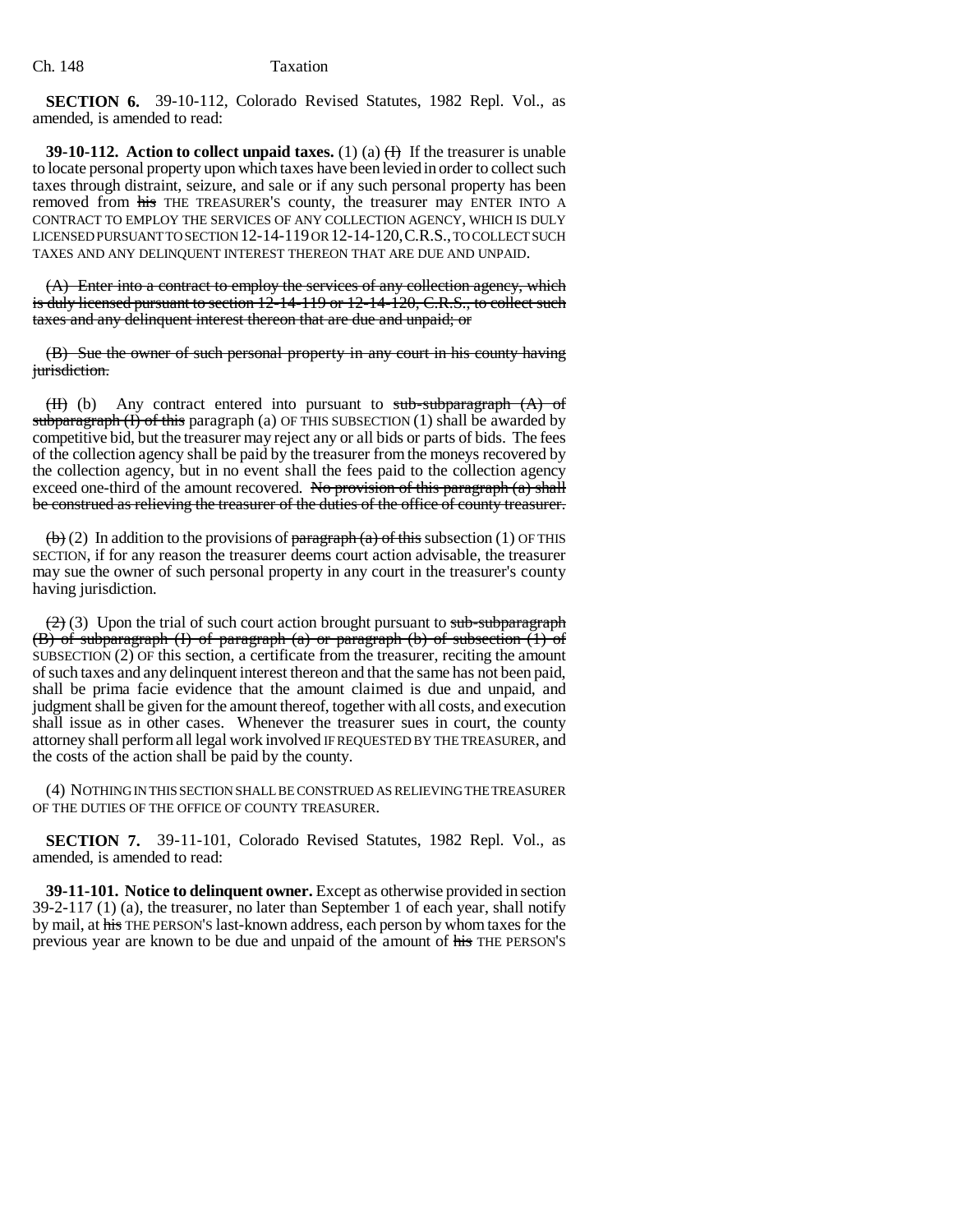Taxation Ch. 148

delinquency and shall allow ten days from the time of mailing of said notice for the payment of such delinquent taxes and delinquent interest thereon. Twenty days after mailing such notice, he THE TREASURER shall make a list of all lands and town lots the tax liens on which are subject to sale, describing such land and town lots as the same are described on the tax roll, with an accompanying notice stating that the tax lien on each such tract of land or town lot described in said list, on a day specified thereafter and the next succeeding days, will be sold by him THE TREASURER at public auction for the taxes, delinquent interest, and charges thereon at his THE TREASURER'S office or at any other location in the county deemed suitable by him THE TREASURER; except that all of the property offered for sale on the same day shall be offered for sale at the same location. If such list is not made until after September 1, the sale held thereunder shall not be void by reason thereof.

**SECTION 8.** 39-11-102, Colorado Revised Statutes, 1982 Repl. Vol., is amended to read:

**39-11-102. Treasurer to publish and post notice.** The treasurer shall cause said notice to be published in the newspaper selected pursuant to section 39-11-105, the first publication being at least four weeks before the day of sale, and shall post a written or printed notice in a conspicuous place in the office of the treasurer for not less than four weeks before the sale. If there is no newspaper published in the county, a like notice shall be given by posting one written or printed notice for the above length of time on or near the outer door of the treasurer's office. When publication is made in a weekly newspaper, the notice shall be published in four THREE successive weekly issues. When publication is made in a daily newspaper, the notice shall be published only four THREE times, once each week, on the same day of the week.

**SECTION 9.** 39-11-103, Colorado Revised Statutes, 1982 Repl. Vol., is amended to read:

**39-11-103. Treasurer to make affidavit of posting.** The treasurer shall also make, or cause to be made, an affidavit showing the posting of such list and notice, all of which affidavits shall be deposited by him THE TREASURER with the county clerk and recorder to be filed and entered by him THE TREASURER in the reception book OR OTHER PERMANENT RECORD of said office and there carefully preserved.

**SECTION 10.** The introductory portion to 39-11-114 (1) and 39-11-114 (2), Colorado Revised Statutes, 1982 Repl. Vol., as amended, are amended to read:

**39-11-114. Record of sales of tax liens on real estate and mobile homes.** (1) The treasurer shall make a correct record of all sales of tax liens on real estate for delinquent taxes in a well-bound book OR OTHER PERMANENT RECORD to be kept by him THE TREASURER for that purpose. Said book shall contain:

(2) The treasurer shall also note in the tax list, opposite the description of the property for which a tax lien is sold, the fact and date of such sale and, immediately after such sale and completion of such record, shall make and certify a true copy thereof in a well-bound book OR OTHER PERMANENT RECORD to be provided for that purpose, which shall be deposited with the county clerk and recorder. Such books so certified shall be known as the record of tax sales of the county and shall be in all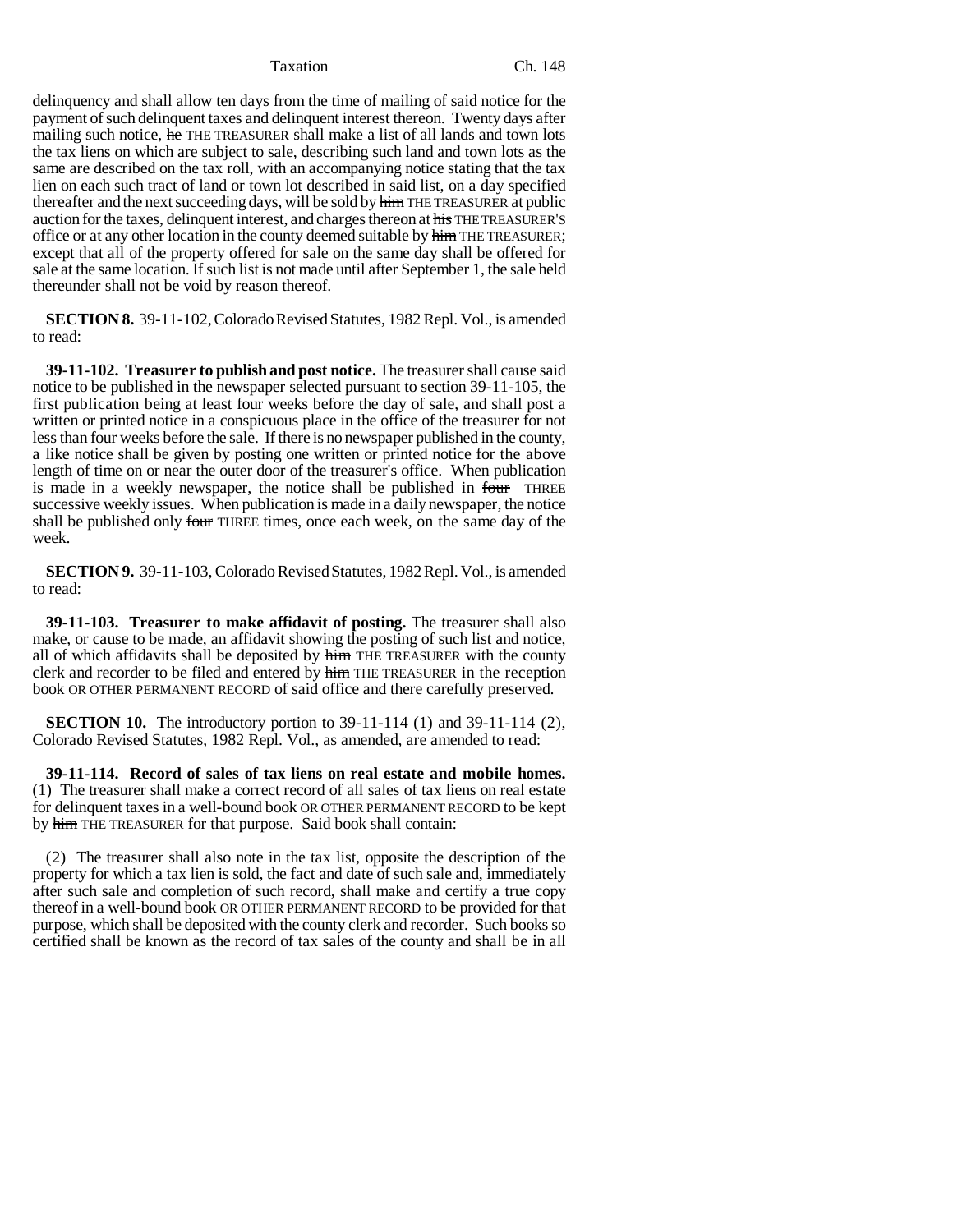## Ch. 148 Taxation

respects a part of the records of the county clerk and recorder's office as fully as if they had been made by the county clerk and recorder. For the service required by this subsection (2), the treasurer shall receive such reasonable compensation as may be allowed by the board of county commissioners to be paid out of the county treasury.

**SECTION 11.** 39-11-119, Colorado Revised Statutes, 1982 Repl. Vol., as amended, is amended to read:

**39-11-119. Subsequent payment by holder.** Any person desiring to pay any subsequent taxes on any lands or town lots for which he SUCH PERSON holds the tax certificates shall produce such certificates to the treasurer, who shall endorse thereon the amount of such subsequent taxes and the date of payment thereof in the book OR OTHER PERMANENT RECORD of tax sales opposite such lands and town lots, and the treasurer shall be entitled to receive a fee as provided in section 30-1-102, C.R.S. He THE TREASURER shall also present such certificate to the county clerk and recorder, who shall enter the amount of such tax in the proper column in the record of tax sales in his THE COUNTY CLERK AND RECORDER'S office, and the county clerk and recorder shall be entitled to receive a fee therefor as provided in section 30-1-103 (2) (g), C.R.S.

**SECTION 12.** 39-11-151, Colorado Revised Statutes, 1982 Repl. Vol., as amended, is amended to read:

**39-11-151. County officials and employees may not acquire a tax lien or property by sale of a tax lien.** (1) (a) No property for which a tax lien is sold for delinquent taxes under this article shall be conveyed to an elected or appointed county official, to a county employee, or to a member of the immediate family of any such person, or to the agent of any such county official or employee, if the tax lien on such property is sold during the time the official or employee holds his office or employment IS EMPLOYED.

(b) NO TAX LIEN SHALL BE SOLD TO AN ELECTED OR APPOINTED COUNTY OFFICIAL, TO A COUNTY EMPLOYEE, OR TO A MEMBER OF THE IMMEDIATE FAMILY OF SUCH PERSON OR TO THE AGENT OF ANY SUCH COUNTY OFFICIAL OR EMPLOYEE DURING THE TIME THE OFFICIAL OR EMPLOYEE HOLDS OFFICE OR IS EMPLOYED.

(2) THE PURCHASE OF ANY TAX LIEN OR the conveyance of any property by tax deed pursuant to this article is exempt from the provisions of this section UNDER THE FOLLOWING CIRCUMSTANCES:

(a) If the property to be conveyed was owned by the county official or county employee, or by a member of the immediate family of any such person, immediately prior to the sale of a tax lien on such property for delinquent taxes; or

(b) If such property is situated within a county other than the county to which such county official or employee is elected, appointed, or employed; OR

(c) IF THE PROPERTY TO BE CONVEYED IS A SEVERED MINERAL INTEREST AND, AT THE TIME OF THE CONVEYANCE, THE COUNTY OFFICIAL OR COUNTY EMPLOYEE IS THE OWNER OF THE SURFACE ESTATE WHICH IS COTERMINOUS WITH THE SEVERED MINERAL INTEREST.